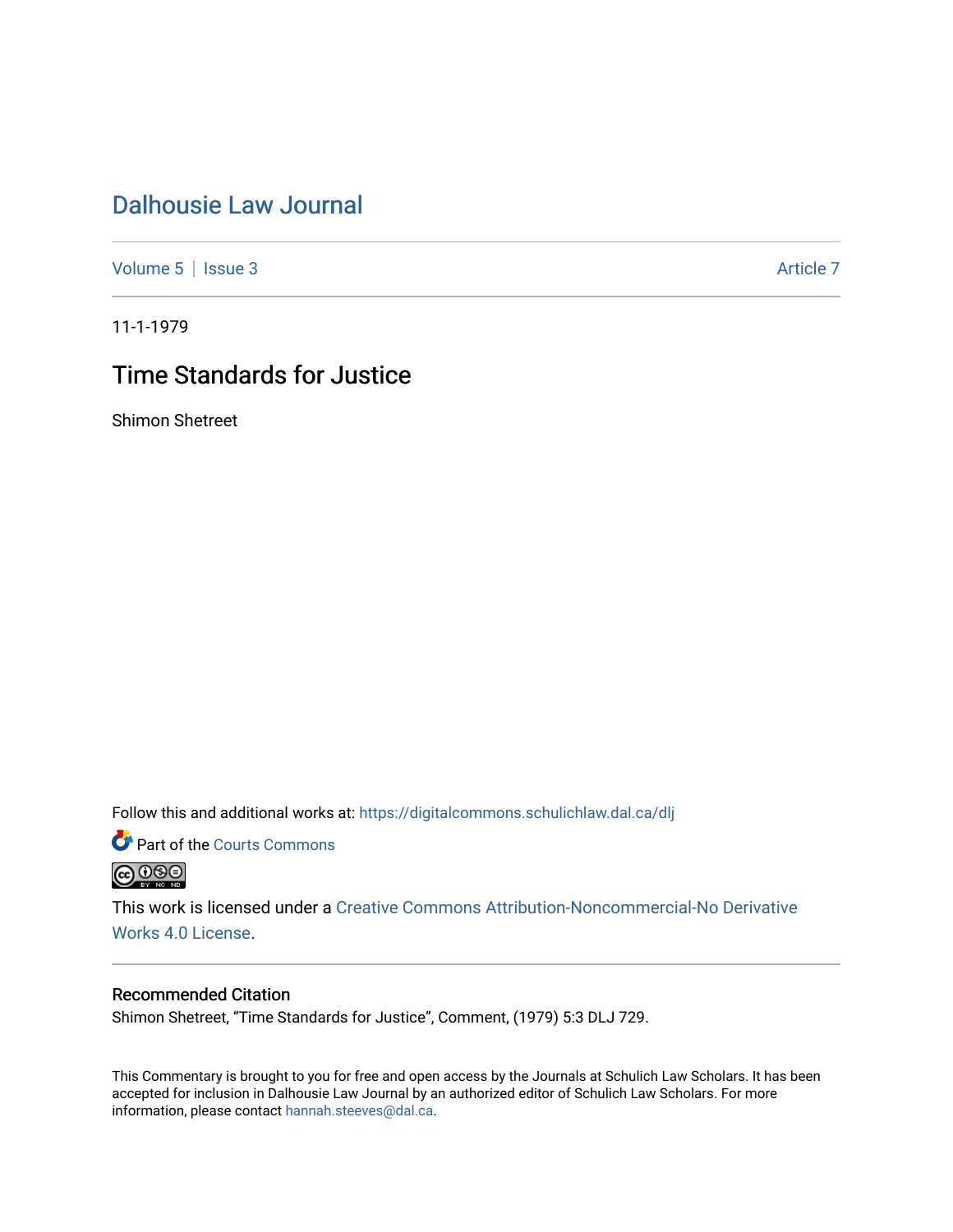# **Notes and Comments**

Shimon Shetreet\* Time Standards for Justice

#### *I. Introduction*

The machinery of justice is under great pressures both popular and professional to expedite justice. While the attainment of expeditious justice is a generally accepted goal, the meaning of expeditious justice is unsettled and ambiguous. The struggle for expediting justice may have a limited significance if the goal is expressed in ambiguous and general terms. Hence it is important to go beyond the words, to establish standards for expeditious justice and as far as practicable, to express them in numerical terms.

The purpose of this paper is to examine the possible reference points for measuring court delay and to discuss the numerical standards of expeditious justice.

#### II. *Measuring delay: For whom the clock ticks*

Expeditious justice is the antonym of delayed justice; when justice is not delayed it is expeditious. But how do we measure delay? At what point does the meter of delay start to tick? Whose delay is it? Or to put it metaphorically, for whom does the clock tick?

There are several reference points which may be used for accurate measurement of the duration of judicial proceedings for determining court delay. First, the event precipitating the court action; second, the filing of the action; third, the date of readiness of all parties to the proceedings to proceed to trial; fourth, the trial; fifth, the date of final disposition of the case, *i.e.,* the judgement. One can add a sixth reference point which truly reflects the final disposition from the litigants' point of view: the date of execution of the judgement.

As might be expected, there is some controversy over how to count delay in court and from which of these points we should

**<sup>\*</sup>S.** Shetreet, LL.B., LL.M., (Hebrew University); M.C.L., D.C.L., (University of Chicago); member of the Faculty of Law, Hebrew University of Jerusalem; Research Fellow, Canadian Institute for Administration of Justice; Visiting Professor, Faculty of Law, University of Manitoba 1977-1978.

This is a revised text of a section in the background paper prepared for the Conference on Expeditious Justice, of the Canadian Institute for the Administration of Justice, Edmonton, October 1978. I am indebted to the Research Board of the University of Manitoba for their support. I gratefully acknowledge the kind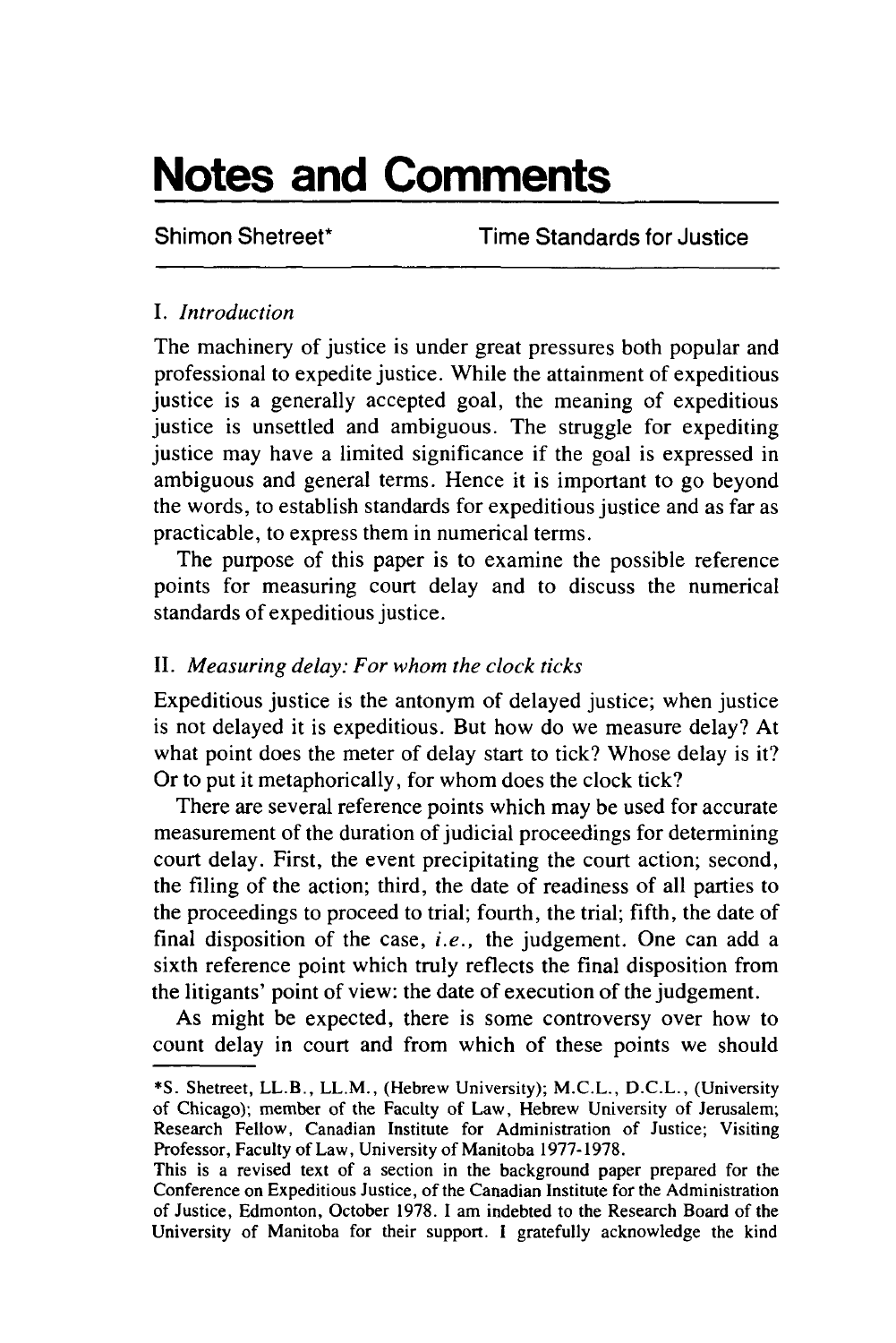begin.' While it is generally agreed that delay should not be measured from the date of occurrence of the precipitating event, it is not a wholly irrelevant point of reference. As Lord Justice Edmund Davies said in *Kerr v. National Carriers* (1974), it might become legally relevant.

It is the duty of parties to present their cases with reasonable promptness, and it is by no means to be regarded as irrelevant in every case that a claimant has let a substantial time pass before initiating proceedings. If he does, he runs the risk of having that delay taken into consideration against him if he later seeks indulgence from the court even though his proceedings were initiated strictly within the statutory period (of limitation). 2

The date of filing of the pleadings is widely used as the starting point for measuring delay. This is based on the assumption that such filing indicates the litigants' readiness to proceed. However, this date may be misleading since the parties may not be ready for trial until discovery is complete and all preliminary matters and motions are determined. Here it is important to distinguish between two different meanings of the term "delay" in the context of court proceedings. "One refers to the waiting time exacted of litigants who are ready and eager to go ahead when the court is not because other cases have priority. That is court-system delay. The other kind is the delay which the lawyers create through their own unreadiness or unwillingness to proceed. This is a lawyer-caused delay.' **-**

While it is recognized that the lapse of time between filing and readiness for trial is due to lawyers or other factors unrelated to the Court system, the Courts are not altogether relieved from their responsibility for delay at this stage of the proceedings. Court statistics normally take filing of pleadings as a point from which delay is measured; court rules expect the courts to strike out actions for want of prosecution after a certain period.<sup>4</sup> Indeed, judicial

*Ontario Courts* (Ontario Law Reforrn Commission, 1973) Part 1 at 274

assistance which **I** received in the course of my research from many judges and court officers across Canada and from my colleagues at the Faculty of Law, University of Manitoba. The responsibility, however, is exclusively mine.

<sup>1.</sup> See generally Ziesel, Kalven and Buchultz, *Delay in the Courts* (1959) at ch. 4;

E. Friesen et al., *Managing the Courts* (Indianapolis: Bobb-Merrill, 1971

<sup>2.</sup> *Kerr v. National Carriers Ltd.,* [1974] 1 Lloyd's L. Reps. 365 at 366 (C.A.)

<sup>3.</sup> M. Rosenburg, "Court Congestion: Status, Causes and Proposed Remedies" in H. Jones, ed., *The Courts, the Public and the Law Explosion* (Englewood Cliffs, N.J.: Prentice-Hall, 1965) at 29 and 32. See also *Report on Administration of*

<sup>4.</sup> Rule 284 of the Manitoba Queen's Bench Rules; Rule 28.11 of the Nova Scotia Civil Procedure Rules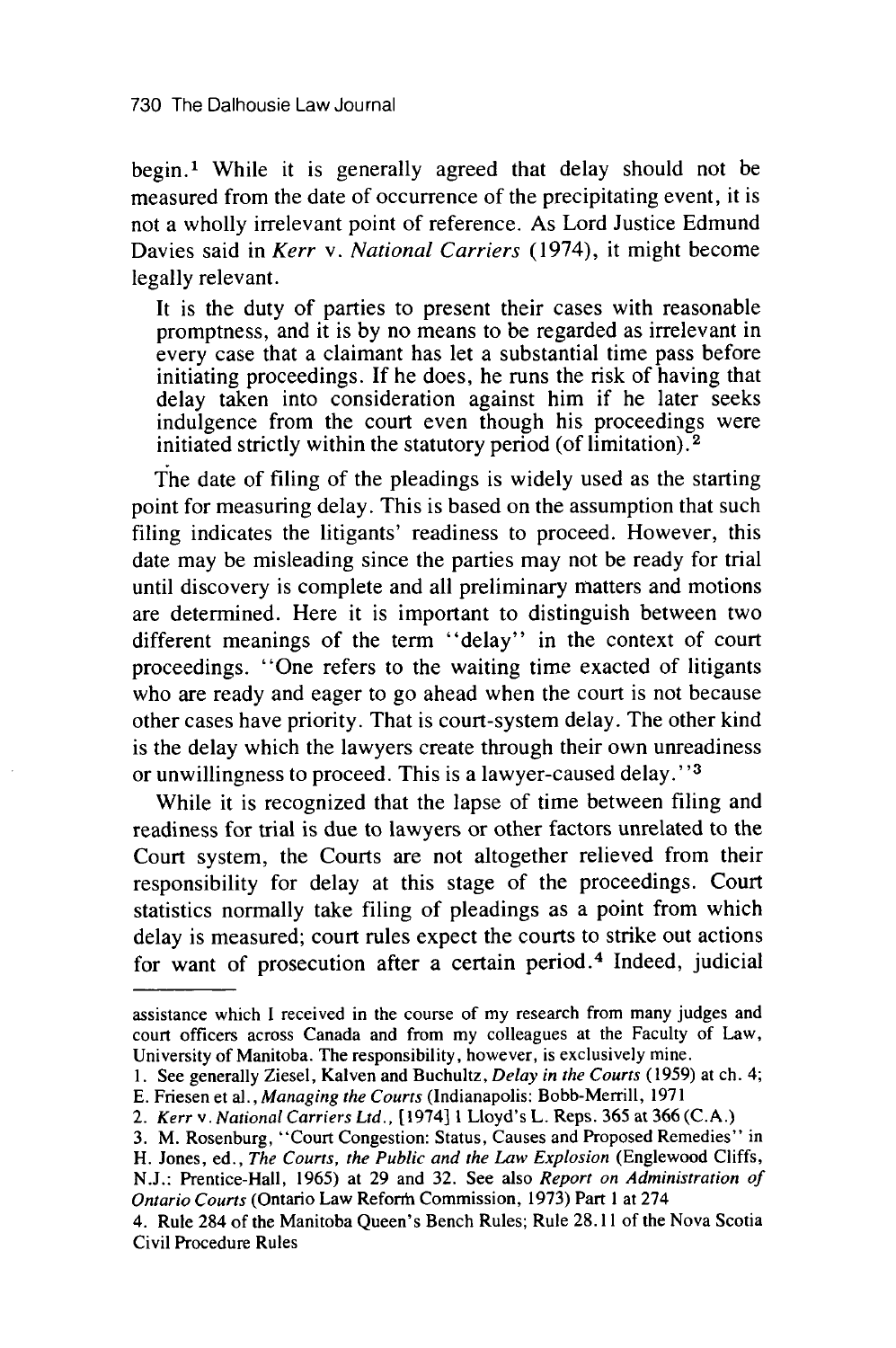decisions have long recognized the supervising duty of the courts to scrutinize cases and exercise control over lawyer- (or litigants-) caused delay between filing and readiness, for example, by strict rulings on requests for adjournments, by dismissal of actions for want of prosecution, or by resorting to the doctrine of abuse of process.<sup>5</sup>

It is beyond dispute that the court is responsible for delays from the point the parties are ready to proceed to trial as reflected by the filing of a certificate of readiness and possibly by a notice to set down for trial. From that point on to trial and later to the final determination of the case, the delay falls within the court's responsibility, even though it is sometimes caused by factors which are beyond its control.

If we apply this general approach to the criminal process the following picture will emerge as to the responsibility for delay between the various reference points. 6 The delay between the commission of an offence and its reporting cannot be attributed to any public agency; the public, in general, bears the responsibility. The elapsed time from the reporting of the crime to the arrest of the suspect is the responsibility of the Police. From arrest to filing of the criminal charge into the court, the delay should be attributed to the Police, the prosecution and witnesses. Only from the point that the charge is filed does the court begin to share or bear full responsibility for delay. From filing of the charge to trial, the delay may be caused by the Court, by the crown attorney, by defence counsel, witnesses, and the Police, if it is responsible for the custody of the accused. When the trial is completed, the court bears the full responsibility for delay between the end of the trial and the judgement.

#### III. *Numerical standards for expeditious justice*

We have indicated when the meter of delay should start to tick, but we still have to determine when the duration of court proceedings becomes unacceptable and exceeds the reasonable limit. Unacceptable delay can be defined as an abnormal or extraordinary amount of

<sup>5.</sup> See, *e.g., Davis v. Wright* (1914), 24 Man. R. 205 *(C.A.);Russell v. Glassman* (1959), 66 Man. R. 464 (C.A.); *Shura v. Silver* (1963), 43 W.W.R. 272 (Man. C.A.); *Kerr v. National Carriers Ltd.,* [1974] 1 Lloyd's L. Reps. 365 (C.A.); *Dutten v. Spink,* [1977] 1 All E.R. 287 (C.A.); *R.* v. *Rourke* (1977), 35 C.C.C. 129 (S.C.C.); *R. v. Bjorklund (1977),* 39 C.R.N.S. 346 (B.C.S.C.)

*<sup>6.</sup> Cf.* H. More, *Criminal Justice Management* (St. Paul, Minn.: West Publishing Co., 1977) at 182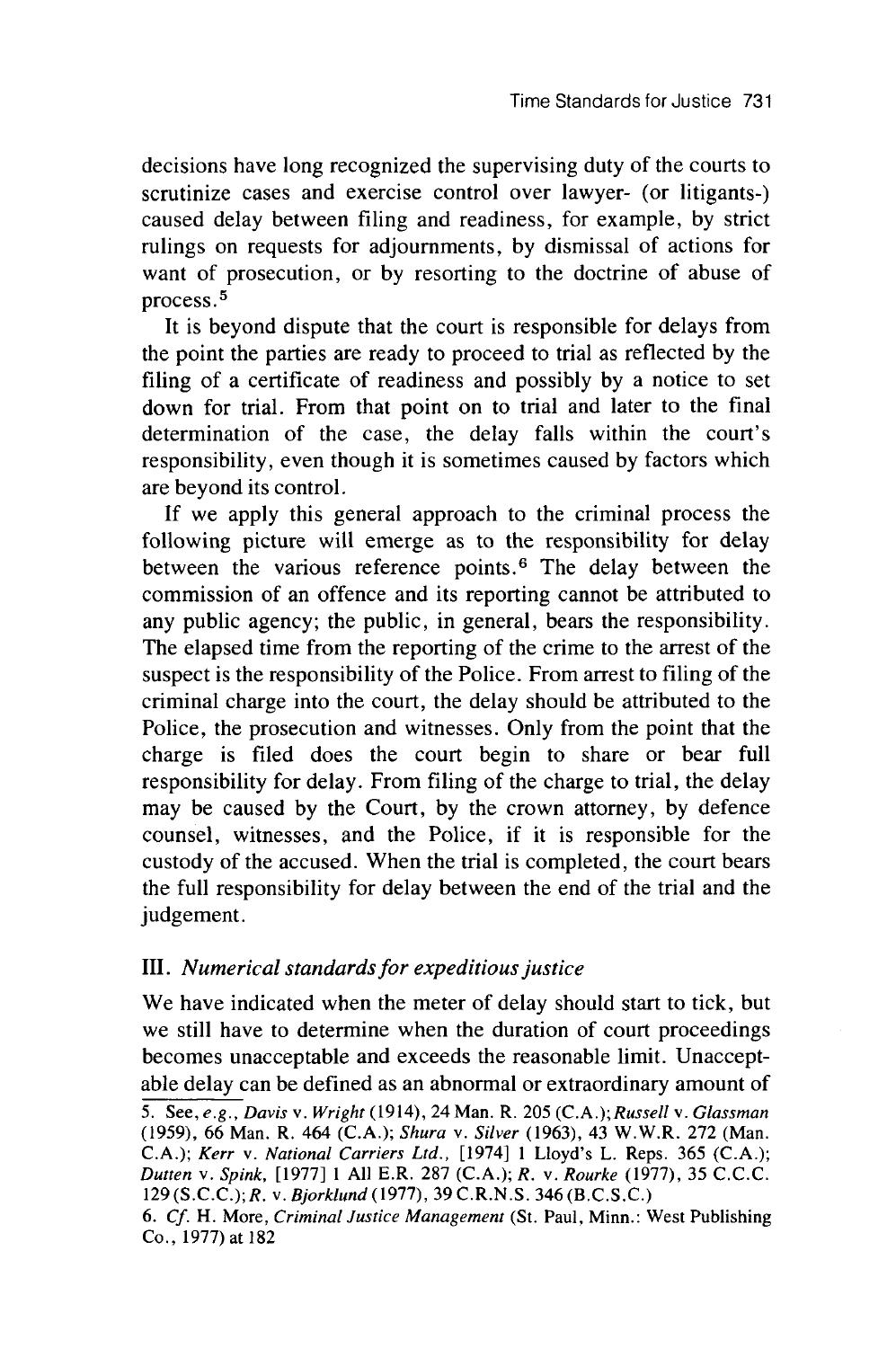elapsed time between the relevant reference points: filing and trial, readiness and trial, filing and final disposition, readiness and final disposition. The real issue lies in defining normal time or reasonable time for criminal or civil trials.

Generally, normal time depends on the circumstances in each court and in each case, and cannot be stated in numerical terms which will be appropriate for each court and all cases.<sup>7</sup> This is the underlying assumption reflected in judicial decisions dealing with delay both in criminal and civil proceedings. 8 Indeed, this appears clearly from the wide disparity between the duration of proceedings in large urban centres and in the sparsely populated rural areas.

The practical difficulties of divising a uniform time limit are not accepted as sufficient excuse for not quantifying the normal time for judicial proceedings. The proponents of a uniform time limit dismiss the assumption that diversity of circumstances in each court should affect the justice that a litigant should be entitled to expect. As the Report on Administration of Ontario Courts said, "a litigant at one trial centre should not have to wait significantly longer time for a trial date than a litigant at another centre". 9 Moreover, with respect to criminal process, legislatures in many jurisdictions consider it necessary to express their perception of expeditious justice in numerical terms applicable to all courts. The statutory time limits are established in relation to certain reference points in the criminal process.

The Canadian *Criminal Code* prescribes a directory time limit in relation to the period from arrest to trial. From Section 459 of the *Code,* it appears that Parliament considers it desirable that the accused who is in custody should be brought to trial within 90 days in case of indictable offences and within 30 days in case of summary convictions. This standard, however, is not effectively enforced. The mechanism to promote compliance with this time limit is judicial review of the custody. The result is that the 90- or 30-day time limit is a compulsory period between arrest and a hearing on the possible release of the accused; the trial itself may be held at a later date subject to no time limit. This appears to be the interpretation supported by the courts as illustrated by  $R$ .  $v$ . *Dass*.<sup>10</sup>

*<sup>7.</sup> A.B.A. Standards Relating to Speedy Trial* (1968) at 14

<sup>8.</sup> See the American speedy trial cases, *e.g., United States v. Marion* (1971), 92

S.Ct. 455. Also see cases cited in note 5, *supra,* and note 19, *infra*

*<sup>9.</sup> Ontario Report, supra,* note 3, Part **I** at 278

<sup>10. [1978] 2</sup> W.W.R. 274 (Man. C.A.). For the statutory provisions see *Criminal*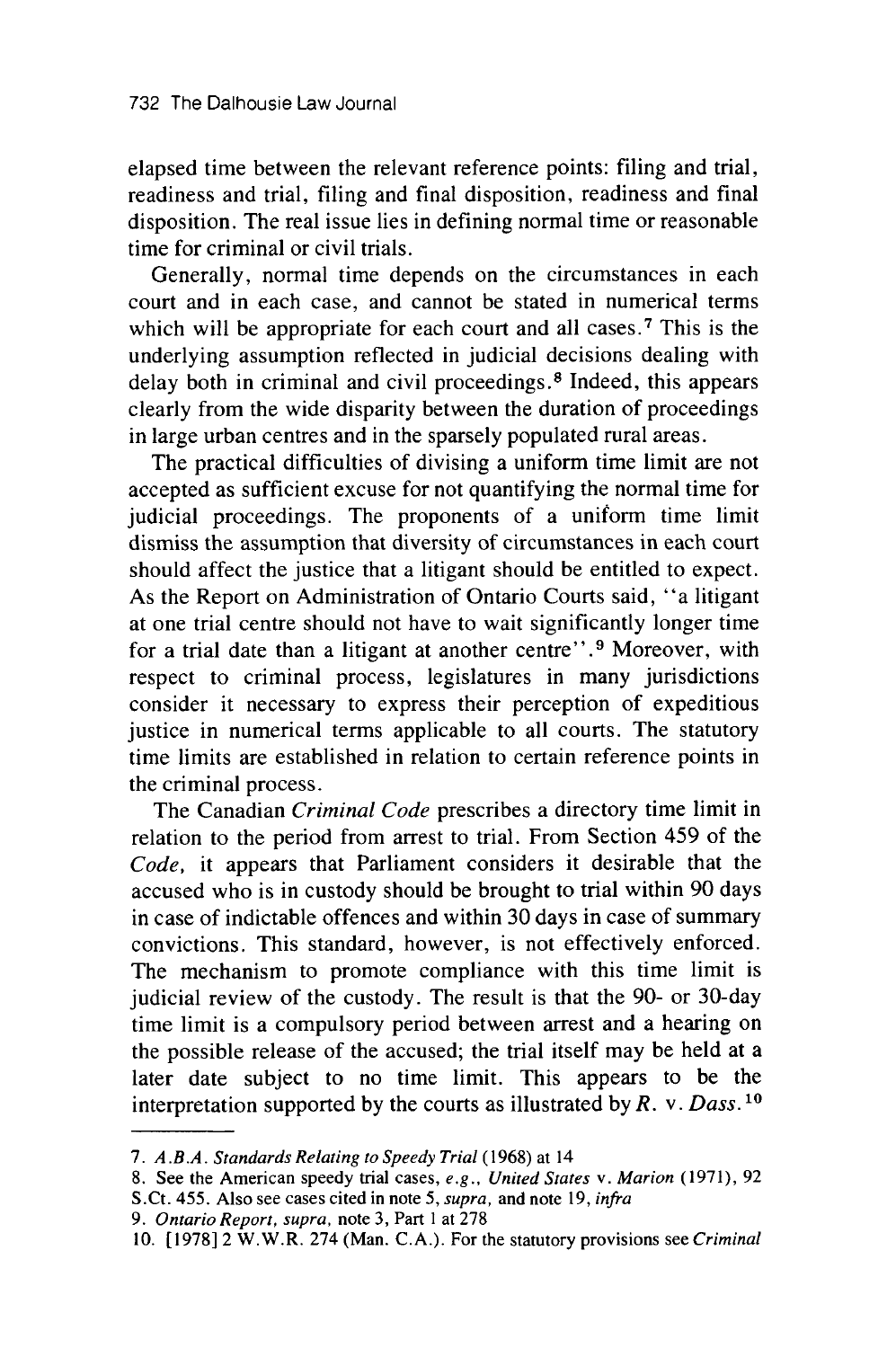In Canada then, we do not know in definite terms what is the legislative judgment on the numerical standards for expeditious criminal justice.

In other jurisdictions, legislatures have expressed the perception of expeditious criminal process in more compelling terms. In the United States, the prescribed time limits for the period from date of arrest to date of trial range from 75 days in California to 6 months in Pennsylvania.<sup>11</sup> In the Federal Courts, the Speedy Trial Act 1974 provides for a goal of a maximum period of 100 days to bring a defendant to trial after arrest.<sup>12</sup> This goal is to be achieved in graduate process; longer time limits are provided for in the interim period. The American judiciary found the final goal of 100 days almost unattainable and have called for increasing the period to 180 days. 13 The Israeli Criminal Procedure Law prescribes the time limit, in cases where the accused is in custody, in relation to the first arrest and filing of charge, which is set at 90 days, the filing of the charge and commencement of trial, which is set at 60 days, and the first arrest and the judgment in the case, for which a time limit of one year is set. **14**

The sanctions for enforcing the time limits vary; dismissal of the charge with or without prejudice as in the American Speedy Trial Act<sup>15</sup>, automatic release from custody on reasonable conditions set by the court, as in New York16 or a requirement of special permission from a judge of the highest court of the jurisdiction to allow the continuance in custody of the accused after the expiry of the time limit, as is the practice in Israel. 17 It should be noted that even jurisdictions which provide for mandatory time limits and extreme sanctions such as dismissal of the charge, allow for justifiable delays. **' 8**

We are seeking expeditious justice, not speedy justice; the

*Code,* R.S.C. 1970 (2nd Supp.), c.2, s.5. See s.459(1) (a) for indictable offences and s.459 (1) (b) for summary conviction offences

<sup>11.</sup> Ca. Penal Code 1382 (West 1970); Pa. Stat. Ann. tit. 19, 781 (1964). For other references see More, *supra,* note 6 at 178

<sup>12.</sup> The Speedy Trial Act of 1974, (Feb. 1975) **18** U.S.C.A. 5.3161

<sup>13.</sup> See the resolution of the Federal Judicial Conference, (1977), 63 A.B.A.J. 1643

<sup>14.</sup> See Yadin, ed., *The Israeli Criminal Procedure Law* (1967) at pp. 24-25, secs. 46-48

<sup>15. 18</sup> U.S.C.A. s.3. 162

<sup>16.</sup> McKinney's N.Y. Criminal Code, s. 303(2)

<sup>17.</sup> Yadin, *supra,* note 14 at p. 25, s. 49

<sup>18. 18</sup>U.S.C.A.s.3.161(h)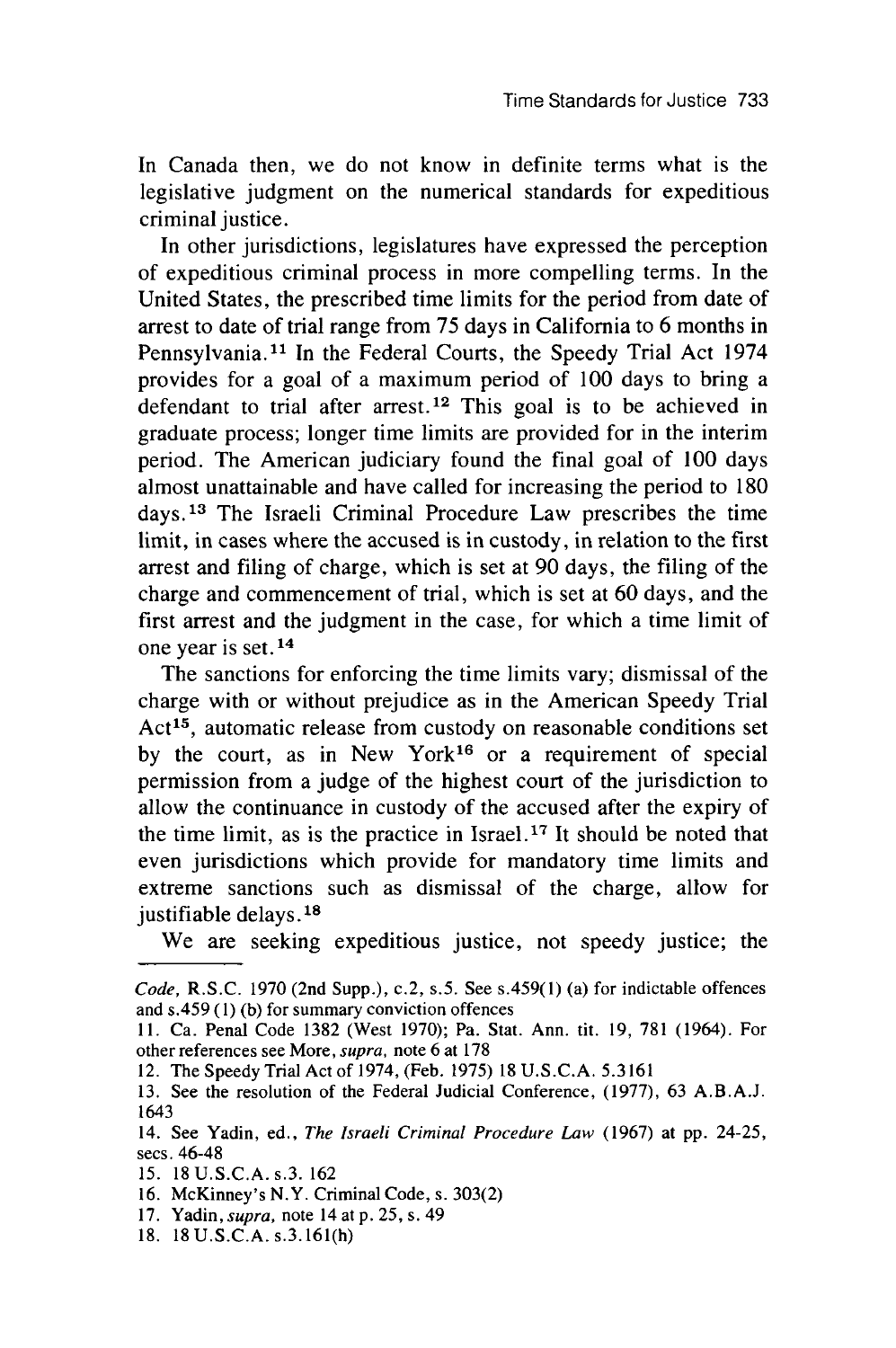essential ingredient of timely disposition, as the United States Supreme Court put it, is "orderly expedition, not mere speed."<sup>19</sup> This general guideline applies both to criminal and civil proceedings. Time limits are more common in criminal matters, but we can find expressions in numerical terms of expeditious justice in civil matters as well. The Ontario Law Reform Commission Report on Administration of Ontario Courts proposed a standard of 6 months waiting time from filing to trials in the High Court. 20 The Report also recommends that the disposition of the case, from filing of the action to judgement, should be complete within one year.<sup>21</sup> The American Bar Association Standards for Trial Courts<sup>22</sup> provide for a standard of 6 months from filing to trial with shorter time limits for cases of child custody, support of dependents, or commitment to an institution, in which 45 days from filing are recommended as the time standard.

An expression of the perception on the numerical standards for expeditious justice can be found in the Court Rules of Some provinces. Rule 284 of the Queen's Bench Rules of Manitoba provides that if the action is at issue 2 months before the commencement of any sitting of the Court for which the plaintiff might give notice of trial and he fails to do so, the action may be dismissed for want of prosecution. Under Rule 97, the action becomes at issue when the last pleading is filed.

In Nova Scotia, pursuant to Civil Procedure Rule 28.11, a general list is maintained of all those cases where defences have been filed for more than 6 months and procedures have been established to ensure that such cases are brought to hearing without the Solicitors requesting that those cases be set down for trial. Rule 28.11 (4) of the Nova Scotia Civil Procedure Rules provides for 2 years as the maximum period for a case to be on the General List.

Rule 323 of the Ontario Rules of Practice establishes that an action to be tried without a jury at Toronto must be set down for trial by the plaintiff within 6 weeks after the pleadings are closed. If the plaintiff does not do so and does not proceed to trial, according to the Practice Rules the action may be dismissed for want of prosecution. In all other actions, the plaintiff must give notice and

<sup>19.</sup> *Smith v. United States* (1959), 360 U.S. 1 at 10 (U.S.C.A. 5th Circ.); *Barker v. Wingo* (1972), 407 U.S. 514 (U.S.C.A. 6th Circ.)

<sup>20.</sup> Ontario Report, supra, note 3, Part 1 at 279

<sup>21.</sup> *Id.* at 13

<sup>22.</sup> A.B.A. Standards, Trial Courts (1976) at p. 93, s. 2.52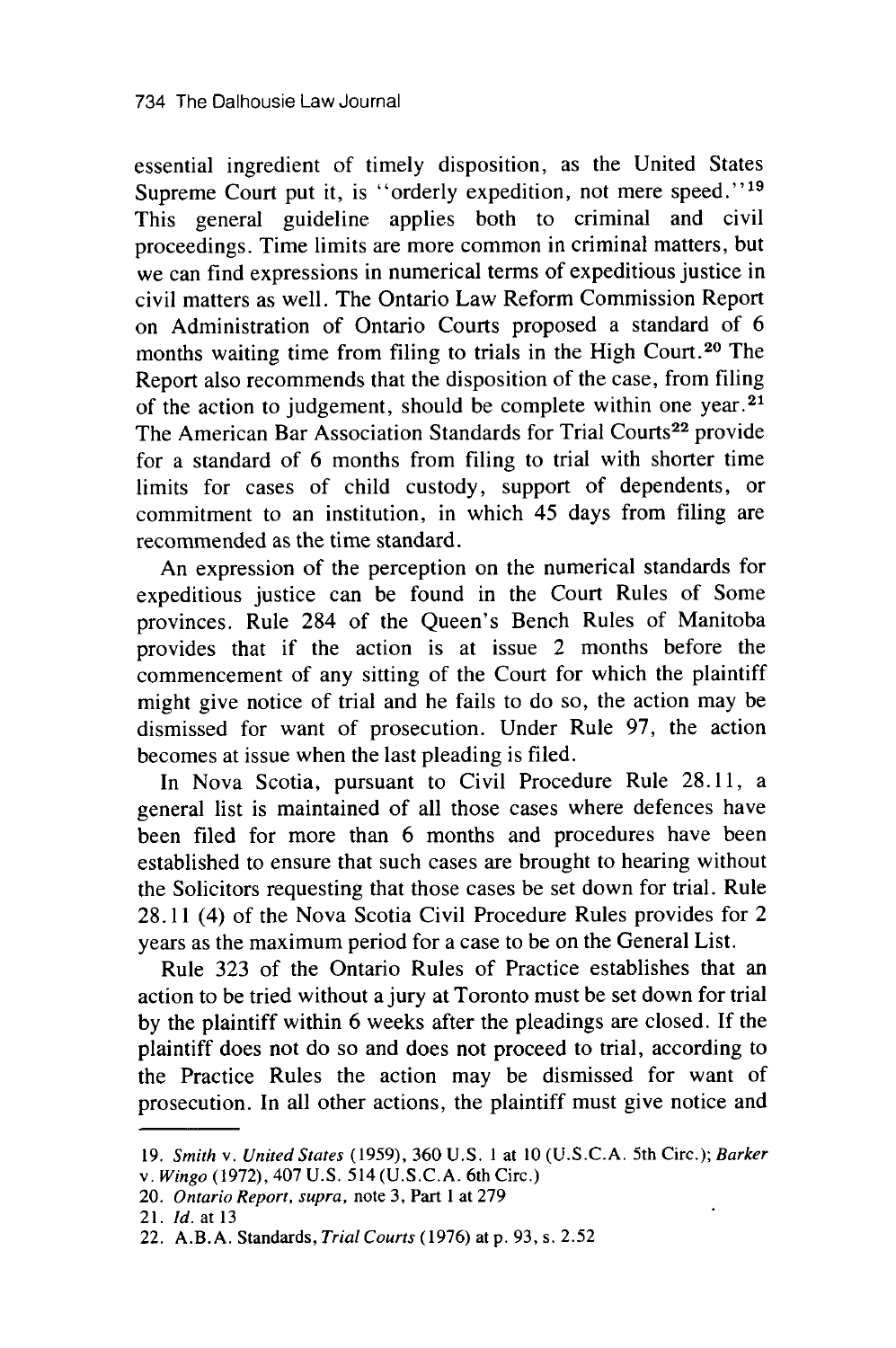enter the action for trial if the pleadings are closed 6 weeks before the commencement of any sittings for which he might enter the action. If the plaintiff does not comply with these limits, then by Rule 324 **(1),** the action may be dismissed for want of prosecution.

There are also time limits for rendering decisions on matters under judicial submission. The Quebec Code of Civil Procedure and Ontario Rules of Practice provide that if a judgment is not rendered within a period of 6 months, the Chief Justice may order a retrial or a rehearing. 23 This implicitly sets the standard of 6 months for the period from the date of end of hearing to the date of judgment. Six months is an excessively long time limit for delivery of judgement, although admittedly it is only the maximum period which will call for the extreme sanction of retrial of the case. An Amendment in 1973 of the Israeli Rule of Civil Procedure provides for a more restrictive time limit for delivery of judgement at the trial level. Rule 213 sets the time limit of 30 days from end of hearing to delivery of judgement, absent special reasons. In Sweden, the judges are expected to render judgement 14 days after trial and in Norway, after 3 days. 24 The ABA Standards recommend that a decision should be rendered no later than 30 days after submission.<sup>25</sup> Appellate courts should, of course, be allowed longer time to deliberate their decisions. The ABA Standards provide for an objective of 30 days, maximum time of 60 days in three judges panel and in larger panels for a time limit of 60-90 days depending on the complexity of the case. **2 6**

#### IV. *Conclusion*

Time standards for disposition of cases in courts should be set in a careful process which will take into account the various and sometimes conflicting factors. They should therefore reflect a balancing process between the salient factors such as: "facilitating vigorous enforcement of the criminal law, protecting individuals from prolonged pre-trial detention, promptly resolving legal uncertainty in cases involving personal status, affording litigants adequate opportunity to reach a negotiated settlement, and allowing

<sup>23.</sup> Code of Civil Procedure, S.Q. 1965, Vol. 11, c.80, s.465; Ontario Rules of Practice, s. 401

<sup>24.</sup> Israel *Report of Committee on Simplifying and Improving Procedure in Personal Injury Cases* (1972) at ss. 216, 217 **-** Berinson Report

<sup>25.</sup> A.B.A. Standards, *Trial Courts* (1976) at p. <sup>94</sup> , s. 2.52

<sup>26.</sup> *Id.* at commentary p. 94, s.2.52